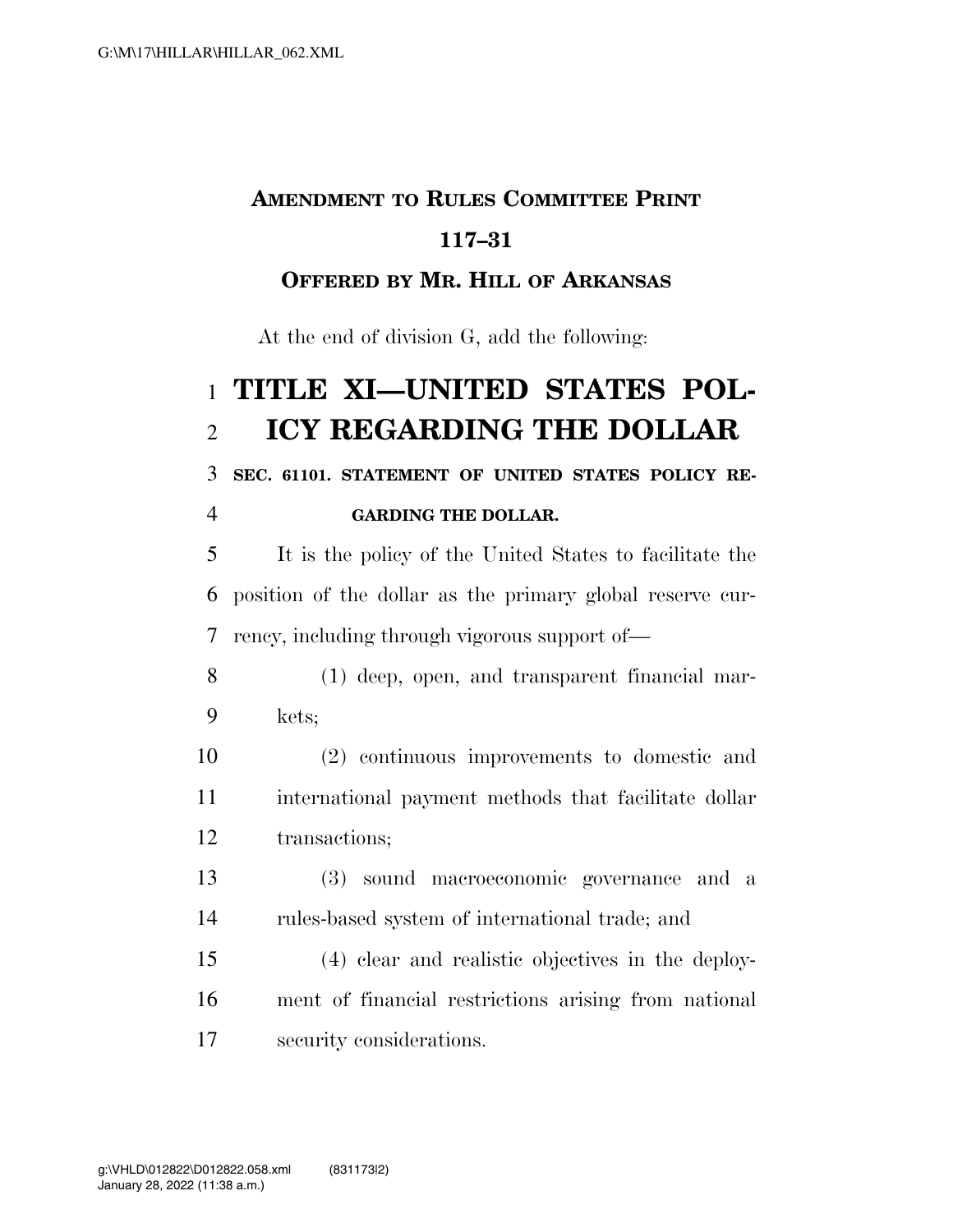#### **SEC. 61102. REPORT ON DOLLAR STRATEGY.**

 (a) IN GENERAL.—The Secretary of the Treasury (in this title referred to as the ''Secretary'') shall establish a strategy that implements the policy described in section 61101.

 (b) CONSULTATION.—The Secretary shall, as appro- priate, consult with the Board of Governors of the Federal Reserve System when establishing the strategy pursuant to subsection (a).

 (c) REPORT.—Not later than 180 days after the date of the enactment of this section, the Secretary shall sub- mit to the Committee on Financial Services of the House of Representatives and the Committee on Banking, Hous- ing, and Urban Affairs of the Senate a report that de-scribes—

 (1) the strategy established by the Secretary pursuant to subsection (a);

 (2) key measures taken by the Secretary to im-plement the strategy;

 (3) any legislative recommendations that would strengthen the ability of the United States to ad-22 vance the policy described in section 61101;

 (4) a description of efforts by major foreign central banks, including the People's Bank of China, to create an official digital currency, as well as any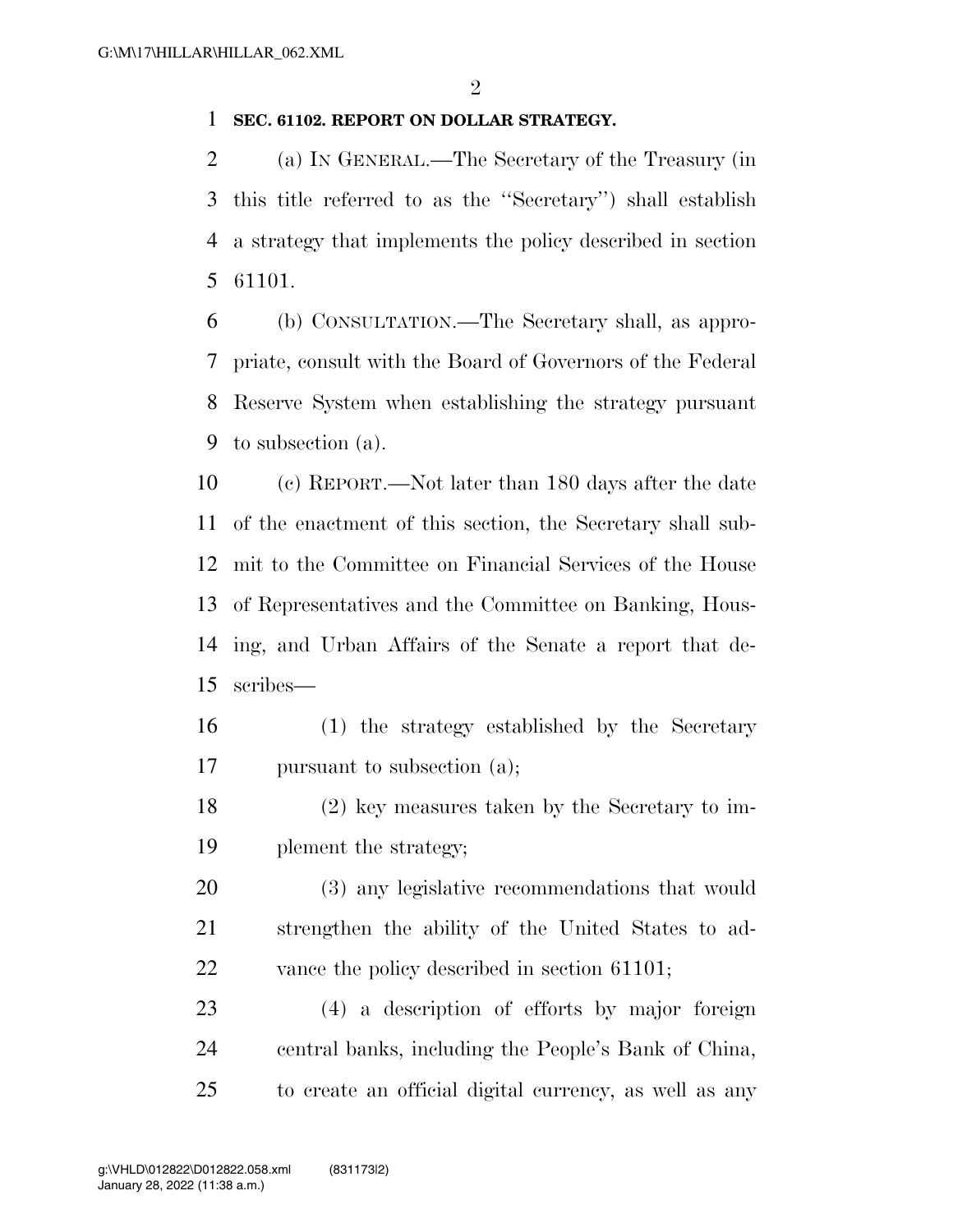| $\mathbf{1}$   | risks to the national interest of the United States   |
|----------------|-------------------------------------------------------|
| $\overline{2}$ | posed by such efforts;                                |
| 3              | (5) the status of efforts to assess or develop an     |
| $\overline{4}$ | official United States digital currency by the Board  |
| 5              | of Governors of the Federal Reserve System; and       |
| 6              | (6) any implications for the strategy established     |
| 7              | by the Secretary pursuant to subsection (a) arising   |
| 8              | from the relative state of development of an official |
| 9              | digital currency by the United States and other na-   |
| 10             | tions, including the People's Republic of China.      |
| 11             | (d) RENMINBI ASSESSMENT.—The report described         |
| 12             | in subsection (c) shall—                              |
| 13             | $(1)$ evaluate the role of the renminbi in inter-     |
| 14             | national payments and foreign exchange reserves;      |
| 15             | $(2)$ assess currency-related policies in China, in-  |
| 16             | cluding—                                              |
| 17             | (A) the provision of Chinese government-              |
| 18             | backed assets;                                        |
| 19             | (B) the extension of credit abroad by the             |
| 20             | Chinese government; and                               |
| 21             | (C) the development of cross-border pay-              |
| 22             | ment systems as tools to advance strategic ob-        |
| 23             | jectives of the government of the People's Re-        |
| 24             | public of China; and                                  |